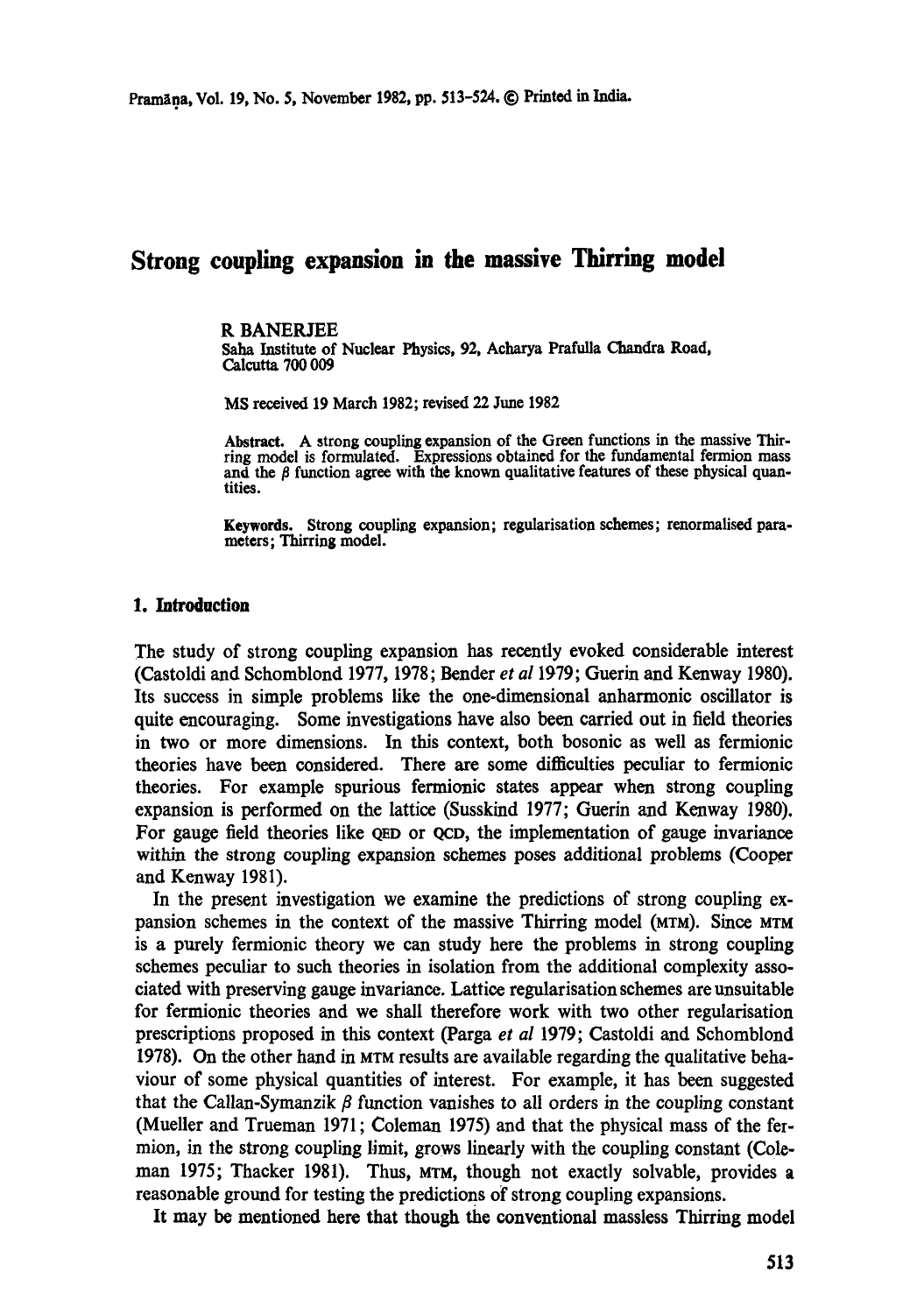is exactly soluble, the solution obtained for the renormalised two-point function by Johnson (1961) and Coleman (1975) is defined only in a finite range for the coupling constant and does not permit a strong coupling limit.

The paper is organised as follows: in  $\S$ 2 the final reduction of the generating functional in its strong coupling version is formulated from which the unregulated Green functions are obtained; in  $\S$  3 we introduce the regularisation procedures; in  $\S$  4 we attain the strong coupling expansion of the renormalised parameters;  $\S$  5 summarises our findings.

#### **2. The strong coupling expansion**

MTM is the theory of a single Fermi field in one space and one time dimension governed, in the Euclidean metric, by the Lagrangian density

$$
\mathcal{L}_E = -\bar{\psi} \left( \gamma_\mu \partial_\mu + m \right) \psi + g \left( \bar{\psi} \gamma_\mu \psi \right)^2, \tag{1}
$$

where the  $\gamma$  matrices are represented by

$$
\gamma_0 = \begin{pmatrix} 0 & 1 \\ 1 & 0 \end{pmatrix}; \quad \gamma_1 = \begin{pmatrix} 0 & -i \\ i & 0 \end{pmatrix}.
$$

The generating functional for the Green functions in the presence of fermion sources **is** 

$$
Z [\eta, \overline{\eta}] = \int D\psi \ D\overline{\psi} \exp \int d^2 x \left[ -\overline{\psi} (\gamma_\mu \partial_\mu + m) \psi + \right. + g (\overline{\psi} \gamma_\mu \psi)^2 + \overline{\phi} \eta + \overline{\eta} \psi \right]. \tag{2}
$$

The integrand in the exponential is simplified *a la* Guerin and Kenway (1980). A  $\sigma_{\mu}$  field is introduced to eliminate the quartic coupling term by plugging a multiplieative factor

$$
\int D \sigma_{\mu} \exp \bigg[ -\frac{1}{g} \int d^2 x (\sigma_{\mu} + g \overline{\psi} \gamma_{\mu} \psi)^2 \bigg].
$$

The vacuum functional (2) thus changes to

$$
Z\left[\eta,\,\overline{\eta}\right] = \int D\,\sigma_{\mu}\,D\psi\,D\overline{\psi}\exp\int d^{2}x\,\left[-\psi\left(\gamma_{\mu}\partial_{\mu} + m\right)\psi - \frac{\sigma^{2}}{g} - 2\,\overline{\psi}\,\gamma_{\mu}\sigma_{\mu}\psi + \overline{\psi}\,\eta + \overline{\eta}\,\psi\right].\tag{3}
$$

The fermion kinetic term is extracted in the usual way (Bender *et al* 1979)

$$
Z\left[\eta,\,\overline{\eta}\right]=K\bigg[\frac{\delta}{\delta\eta},\frac{\delta}{\delta\overline{\eta}}\bigg]\int D\,\sigma_{\mu}\,D\psi\,\overline{D\psi}\exp\int\mathrm{d}^2\,x
$$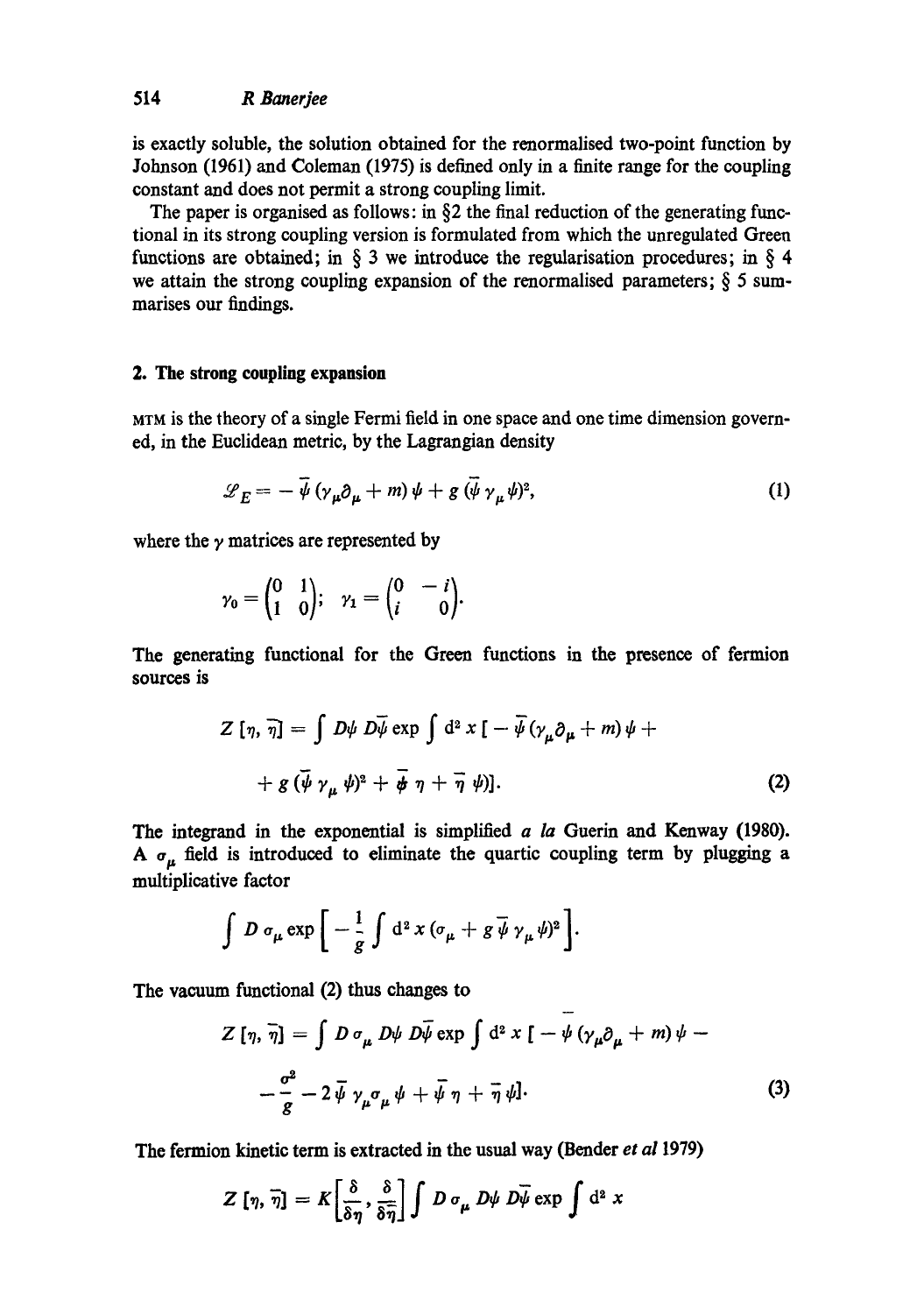*Strong coupling expansion in MTM* 6515

$$
\left[-\frac{\sigma^2}{g}-2\,\bar{\psi}\,\gamma_{\mu}\sigma_{\mu}\,\psi+\bar{\psi}\,\eta+\bar{\eta}\,\psi\right],\tag{4}
$$

where  $K\left[\frac{\delta}{\delta\eta},\frac{\delta}{\delta\eta}\right] = \exp\left[-\int d^2 x d^2 y \frac{\delta}{\delta\eta(x)} S_F^{-1}(x-y) \frac{\delta}{\delta\eta(y)}\right]$  $(5a)$ 

with 
$$
S_F^{-1}(x-y) = (\gamma_\mu \partial_\mu + m) \delta(x-y)
$$
 (5b)

being the inverse Fermi propagator.

The remaining functional integral in (4) is a product of one-dimensional integrals at each space time point. We replace the continuum space-time by a discrete twodimensional square lattice, a unit cell of which has the volume  $a^2 = \delta_{\mathbf{\Lambda}}^{-1}(0)$  with a proper choice for the tegularisation introducing a cut-off on the 8-function. The regularisation schemes to be used will be discussed in the subsequent section.

Performing the integration over the fermion field variables yields

$$
Z\left[\eta,\,\overline{\eta}\right] = K\left[\frac{\delta}{\delta\eta},\frac{\delta}{\delta\overline{\eta}}\right] \int D\sigma_{\mu} \exp\left[-\int d^2 x \left(\frac{\sigma^2}{g} - \right. \\ - \delta_{\Lambda}\left(0\right) \log 4 \sigma^2 - \frac{\overline{\eta} \gamma_{\mu} \sigma_{\mu} \eta}{\sigma^2}\right)\right].
$$
 (6)

In order to work out the final integration over the  $\sigma_{\mu}$  field, we decompose it into a product of two-dimensional integrals at each space time point i, such that  $\int d^2 x \to \delta_{\Lambda}^{-1}(0)$   $\sum_i$ . Then, making the necessary alterations we obtain

$$
Z [\eta, \bar{\eta}] = K \left[ \frac{\delta}{\delta \eta}, \frac{\delta}{\delta \bar{\eta}} \right] \prod_{i} \int d^{2} \sigma_{i} (4 \sigma_{i}^{2}) \times
$$
  
 
$$
\times \exp \left( - \frac{\sigma_{i}^{2}}{g \delta_{\Lambda}(0)} \right) \exp \left( \frac{\bar{\eta}_{i} \gamma_{\mu} \sigma_{\mu_{i}} \eta_{i}}{2 \delta_{\Lambda}(0) \sigma_{i}^{2}} \right).
$$
 (7)

The integral can be immediately cast into a Gaussian form by realising that the expansion of the second exponential truncates after the first two terms due to the anti. commuting nature of the fermion sources. Thus

$$
Z\left[\eta,\,\overline{\eta}\right] = K\left[\frac{\delta}{\delta\eta},\,\frac{\delta}{\delta\overline{\eta}}\right]\prod_{i}\int d^{2}\,\sigma_{i}\left(4\sigma_{i}^{2}\right)\exp\left(-\frac{\sigma_{i}^{2}}{g\delta_{\Lambda}\left(0\right)}\right)\times
$$
\n
$$
\times\left[1+\frac{\overline{\eta}_{i}\,\gamma_{\mu}\,\sigma_{\mu_{i}}\,\eta_{i}}{2\delta_{\Lambda}\left(0\right)\sigma_{i}^{2}}+\frac{1}{8\delta_{\Lambda}^{2}\left(0\right)}\left(\frac{\overline{\eta}_{i}\,\gamma_{\mu}\,\sigma_{\mu_{i}}\,\eta_{i}}{\sigma_{i}^{2}}\right)^{2}\right].\tag{8}
$$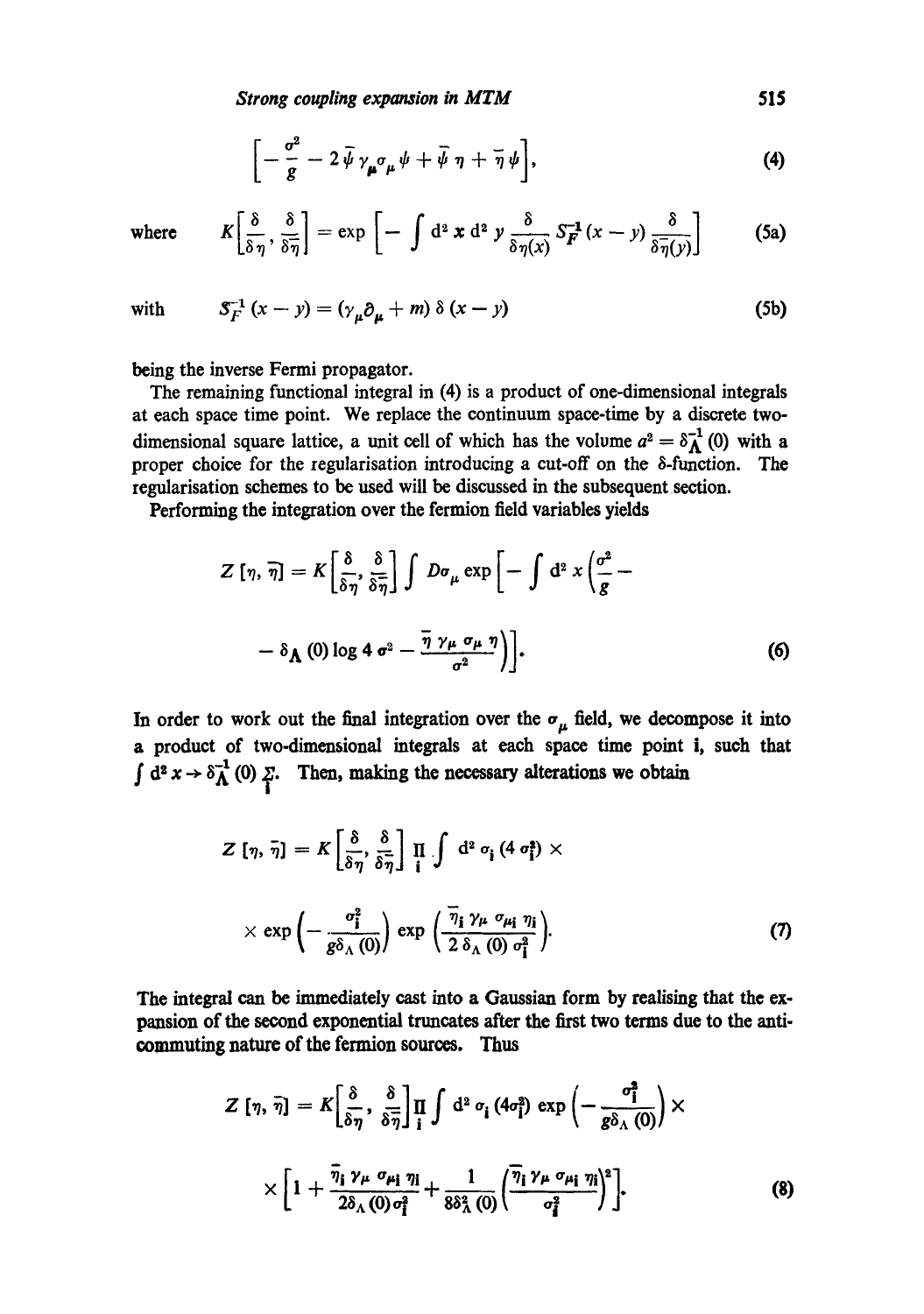The second term vanishes from symmetry arguments while the last term can be simplified by utilising the truncation identity valid in two dimensions

$$
(\overline{\eta} \gamma_{\mu} \sigma_{\mu} \eta)^{2} = \frac{\sigma^{2}}{2} (\overline{\eta} \gamma_{\mu} \eta)^{2},
$$
  

$$
= \frac{\sigma^{2}}{2} (\det \gamma_{0} + \det \gamma_{1}) (\overline{\eta} \eta)^{2},
$$
  

$$
= - \sigma^{2} (\overline{\eta} \eta)^{2}, \qquad (9)
$$

where the final step follows from the explicit representation of the  $\gamma$  matrices given earlier. Thus

$$
Z\left[\eta,\,\tilde{\eta}\right] = K\left[\frac{\delta}{\delta\eta},\frac{\delta}{\delta\tilde{\eta}}\right]\prod_{\mathbf{i}}\int d^2\,\sigma_{\mathbf{i}}\left[4\,\sigma_{\mathbf{i}}^2\exp\left(-\frac{\sigma_{\mathbf{i}}^2}{g\,\delta_{\Lambda}\left(0\right)}\right) - \frac{\left(\overline{\eta}_{\mathbf{i}}\,\eta_{\mathbf{i}}\right)^2}{2\,\delta_{\Lambda}^2\left(0\right)}\exp\left(-\frac{\sigma_{\mathbf{i}}^2}{g\,\delta_{\Lambda}\left(0\right)}\right)\right].\tag{10}
$$

 $\overline{a}$ 

Both the integrals are Gaussian and can be trivially evaluated to yield

$$
Z\left[\eta,\,\tilde{\eta}\right] = K\left[\frac{\delta}{\delta\,\eta},\frac{\delta}{\delta\,\tilde{\eta}}\right]\,\prod_{\mathbf{i}}\,4\,\pi^2\,g^2\,\delta^2_{\mathbf{A}}\left(0\right)\times
$$
\n
$$
\left[1-\frac{(\bar{\eta}_i\,\eta_i)^2}{8\,g\,\delta^3_{\Lambda}\left(0\right)}\right].\tag{11}
$$

The constant factor independent of the fermion sources drops out when the Green functions of the theory are computed and, hence, is ignored. Re-exponentiating the expression, we obtain,

$$
Z\left[\eta,\,\tilde{\eta}\right] = K\left[\frac{\delta}{\delta\eta},\,\frac{\delta}{\delta\bar{\eta}}\right] \exp\sum_{\mathbf{i}} -\frac{a^{\mathbf{6}}}{8g}(\bar{\eta}_{\mathbf{i}}\,\eta_{\mathbf{i}})^2
$$
\n
$$
= K\left[\frac{\delta}{\delta\eta},\,\frac{\delta}{\delta\bar{\eta}}\right] \exp\left(-\frac{a^{\mathbf{4}}}{8\,g}\int d^2x\,(\bar{\eta}\eta)^2,\right] \tag{12}
$$

where, in the concluding step, we.have reverted back to the continuum language.

Having obtained the cherished expression for the vacuum functional, we now proceed to evaluate the various Green functions by functional differentiation. Here we will explicitly work out the simplest Green functions to two orders of perturbation. The connected two-point function is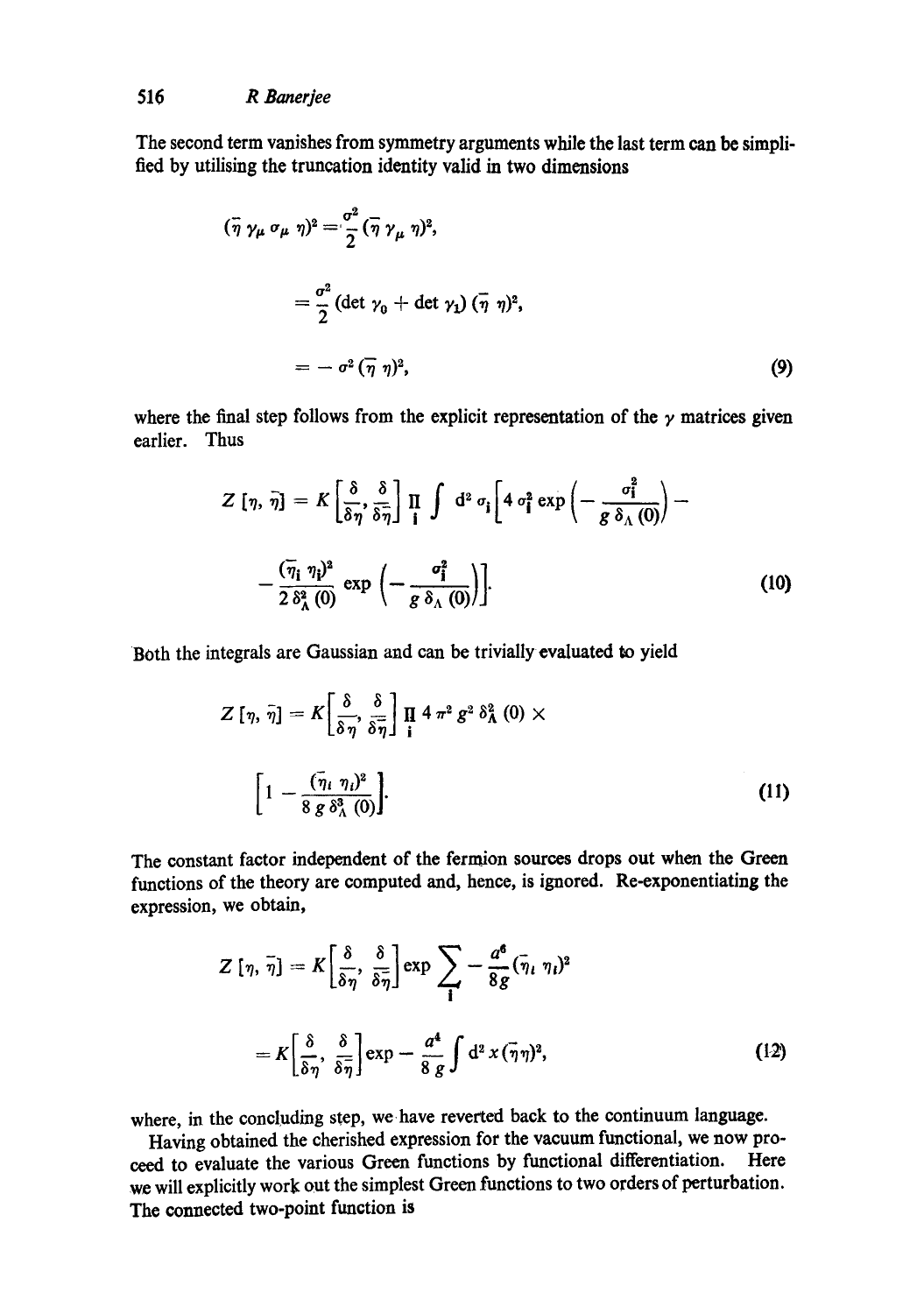*Strong coupling expansion in MTM* 517

$$
W_2^{a\beta}(x_1, x_2) = \frac{\delta^2}{\delta \overline{\eta}^a(x_1) \delta \eta^\beta(x_2)} \log Z [\eta, \overline{\eta}]_{\eta} = \overline{\eta} = 0
$$
  

$$
= -\frac{a^4}{4g} S_F^{-1} (0) \delta_{a\beta} \delta (x_1 - x_2)
$$
  

$$
- \left(\frac{a^4}{4g}\right)^2 \left[ S_F^{-1} (0) \int d^2 x \left\{ S_F^{-1} (x - x_2) S_F^{-1} (x_2 - x) \right\}_{a\beta} \delta (x_1 - x_2)
$$
  

$$
- \left\{ S_F^{-1} (x_1 - x_2) S_F^{-1} (x_2 - x_1) S_F^{-1} (x_1 - x_2) \right\}_{a\beta}
$$
  

$$
+ (S_F^{-1} (0))^2 \left\{ S_F^{-1} (x_1 - x_2) \right\}_{a\beta} + 0 \left(\frac{1}{g^3}\right).
$$
 (13)

Similarly the connected four-point function is given by

$$
W_4^{\alpha\beta\gamma\omega} (x_1, x_2, x_3, x_4) = \frac{\delta^4}{\delta \overline{\eta}^{\alpha}(x_1) \delta \overline{\eta}^{\beta}(x_2) \delta \eta^{\gamma}(x_3) \delta \eta^{\omega}(x_4)} \log Z [\eta, \overline{\eta}] \Big|_{\eta = \overline{\eta} = 0}
$$
  
= 
$$
- \frac{a^4}{4g} \delta(x_4 - x_1) \delta(x_4 - x_2) \delta(x_4 - x_3) T_{\alpha\beta\gamma\omega}
$$
  
+ 
$$
(\alpha^4/4g)^2 [X_{\alpha\beta\gamma\omega}] + 0 (1/g^3), \qquad (14)
$$

where the abbreviation  $T_{\alpha\beta\gamma\omega}$  stands for the tensor operator

$$
T_{a\beta\gamma\omega} = \delta_{a\omega} \delta_{\beta\gamma} - \delta_{a\gamma} \delta_{\beta\omega},
$$

and the non leading term  $X_{\alpha\beta\gamma\omega}$  has been explicitly written in the appendix.

#### **3. Regularisafion**

The strong coupling expansion of the Green functions achieved in the previous section has an alarming feature in that an expression of the type  $S_F^{-1}(0)$  appears which is highly singular. Higher powers of  $S_F^{-1}(0)$  appear in higher order terms in the Fourier transform of the Green functions. In order to make such divergent quantities meaningful we need to introduce some regularisation schemes. As has been previously mentioned, lattice regularisation is riddled with ambiguities in fermionic theories and one has to adopt other regularisation prescriptions. Different suggestions have been advocated by various authors (Parga *et al* 1979; Castoldi and Sehomblond 1978) and we work with two of these.

 $P. - 7$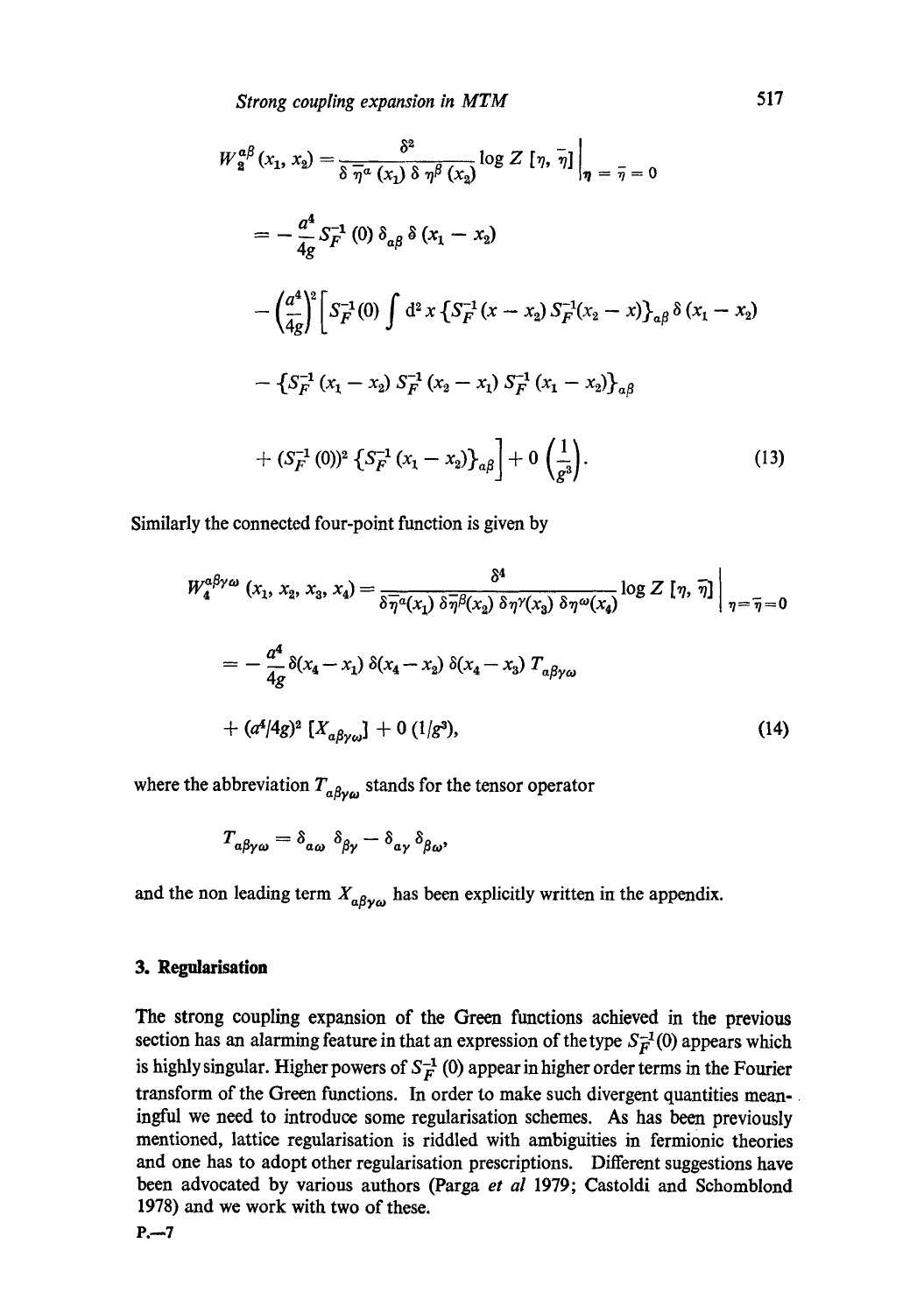In the first such scheme, the Gaussian regularisation, the regularised  $\delta$ -function is defined by

$$
\delta_{\Lambda}(x) = \int \frac{d^2 k}{(2\pi)^2} \exp(-ik \cdot x) \exp(-k^2/\Lambda^2)
$$

$$
= \frac{\Lambda^2}{4\pi} \exp(-\Lambda^2 x^2/4)
$$
(15a)

so that, in momentum space,

$$
\delta_{\Lambda}(k) = \exp\left(-k^2/\Lambda^2\right). \tag{15b}
$$

The inverse Fermi propagator (5b) then takes the form

$$
S_F^{-1}(x, 0) = (\gamma_\mu \partial_\mu + m) \delta_\Lambda(x) = \left(-\frac{\Lambda^2}{2} \gamma_\mu x_\mu + m\right) \delta_\Lambda(x). \tag{16}
$$

Alternatively, one may introduce a step function in the  $\delta$ -function.

$$
\delta_{\Lambda}(x) = \int \frac{d^2 k}{(2\pi)^2} \exp(-ik \cdot x) \theta(\Lambda^2 - k^2)
$$

$$
= \frac{\Lambda}{2\pi |x|} J_1(\Lambda |x|). \tag{17a}
$$

In momentum space, this is

$$
\delta_{\Lambda}(k) = \theta \left( \Lambda^2 - k^2 \right). \tag{17b}
$$

With this regularisation, the inverse propagator (5b) assumes the form with

$$
S_F^{-1}(x, 0) = (\gamma_\mu \partial_\mu + m) \delta_\Lambda(x)
$$
  
= 
$$
- \frac{\Lambda^2}{2\pi |x|^2} \gamma_\mu x_\mu J_2(\Lambda |x|) + \frac{m \Lambda}{2\pi |x|} J_1(\Lambda |x|).
$$
 (18)

It may be observed from (15) and (17) that while both  $\delta_{\Lambda}$  (x) give a Dirac delta function in the limit  $\Lambda \to \infty$  only the step regularisation has, for finite  $\Lambda$ , the properry of being the identity for the convolution product. That is to say, it satisfies

$$
\int d^2 x \, \delta_\Lambda (z-x) \, \delta_\Lambda (x-y) = \delta_\Lambda (z-y), \tag{19a}
$$

in co-ordinate space, or

$$
\delta_{\Lambda}(k) \delta_{\Lambda}(k) = \delta_{\Lambda}(k), \qquad (19b)
$$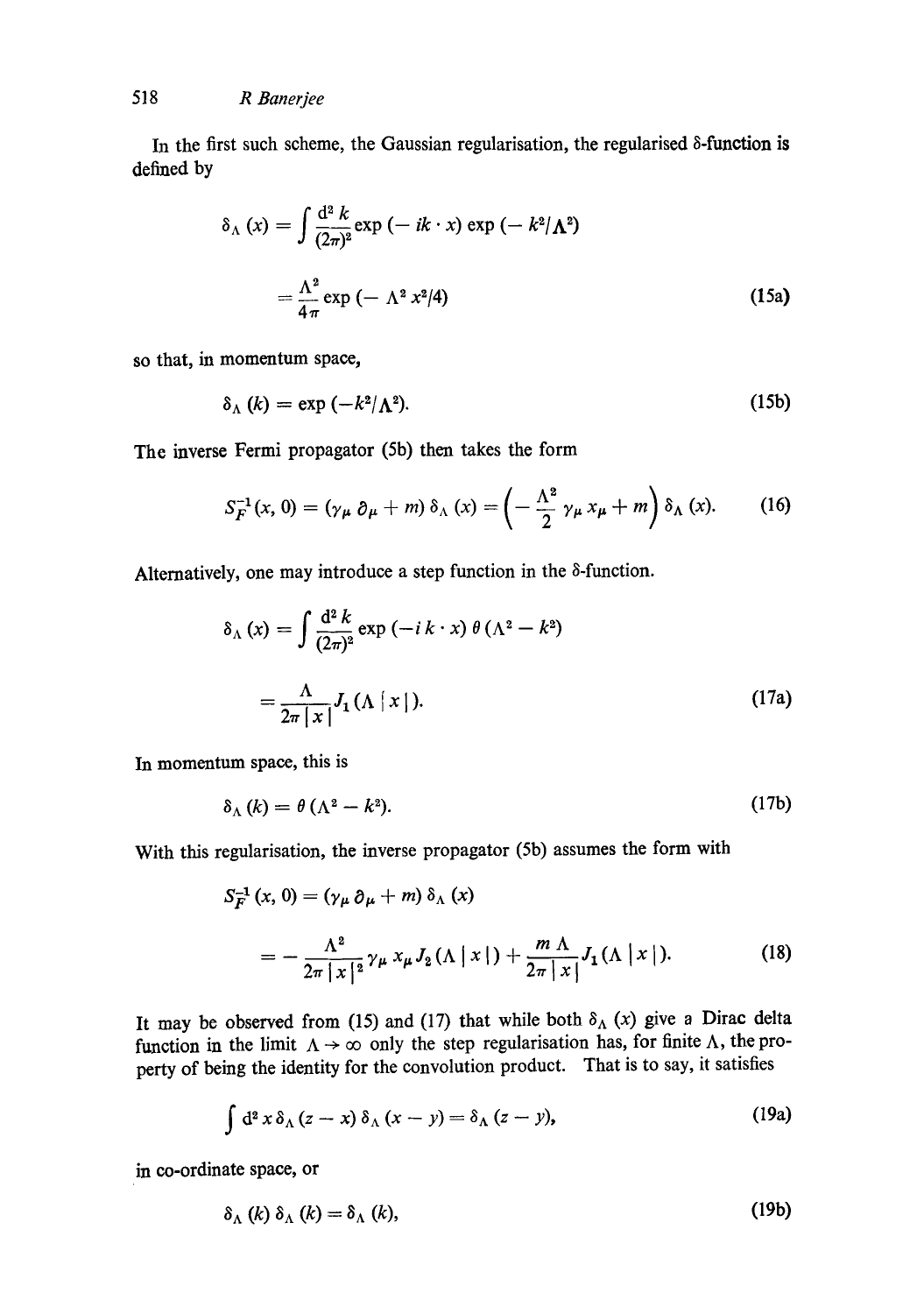in momentum space.

The two regularisation schemes mentioned here have been extensively studied in the context of the one-dimensional anharmonie oscillator problem (Bender *et al*  1981). Our purpose is to expose both of these approaches to the present model and compare and contrast their salient features.

A straightforward calculation of the Fourier transform of the two point function in its regularised form yields

$$
W_2^G(k) = -\frac{\pi}{g} \frac{m}{\Lambda^2} + \left(\frac{\pi}{g}\right)^2 \frac{1}{\Lambda^2} \left[\frac{5}{36} m \left(1 - \frac{42}{5} \frac{m^2}{\Lambda^2}\right) + \frac{2}{27} i \gamma_\mu k_\mu \left(1 + 12 \frac{m^2}{\Lambda^2} - \frac{i}{2} \gamma_\mu k_\mu \frac{m}{\Lambda^2} - \frac{1}{6} \frac{k^2}{\Lambda^2}\right)\right] + 0 \left(\frac{1}{g^3}\right), \quad (20a)
$$

**for** the Gaussian regularisation while the corresponding expression obtained by the  $\theta$ -function regularisation is

$$
W_2^{\theta} (k) = -\frac{\pi}{g} \frac{m}{\Lambda^2} + \left(\frac{\pi}{g}\right)^2 \frac{1}{\Lambda^2} \left\{ \frac{8 \pi + 9 \sqrt{3}}{24 \pi} \cdot m \left( 1 + a \frac{|k|}{\Lambda} + 0 \left( \frac{k^2}{\Lambda^2} \right) \right) \right\}
$$
  

$$
- \frac{m^3}{\Lambda^2} \cdot \frac{4 \pi + 3 \sqrt{3}}{4 \pi} \left( 1 + b \frac{|k|}{\Lambda} + 0 \left( \frac{k^2}{\Lambda^2} \right) \right) - i \gamma_{\mu} k_{\mu} \left( \frac{33 \sqrt{3} + 4 \pi}{24 \pi} \right)
$$
  

$$
\times \left[ 1 + c \frac{|k|}{\Lambda} + 0 \left( \frac{k^2}{\Lambda^2} \right) \right] + 4 i \gamma_{\mu} k_{\mu} \frac{m^2}{\Lambda^2} \left[ 1 + d \frac{|k|}{\Lambda} + 0 \left( \frac{k^2}{\Lambda^2} \right) \right] \right\}
$$
  
+ 0  $\left( \frac{1}{g^3} \right)$ , (20b)

where  $a, b, c$  etc. are finite numbers. In appendix 2 we discuss a method for evaluating the integrals involved in the calculation of  $W^{\theta}_{\alpha}(k)$ .

One immediately observes that the leading term is identical in both the regularisation schemes and differences arise only at the non-leading level.

### **4. Renormalisation and comparison with known results**

It may be observed that the connected Green functions in (20) are polynomials in the external momenta and do not exhibit the analyticity structure revealed in usual perturbation theory. This is true to all orders of the calculation and is a deficiency of the method. In order to define the renormalised parameters of the theory we follow the prescription suggested by Castoldi *et al* (1978). Thus from the two-point function, we are able to define the renormalised mass  $m<sub>r</sub>$  and the wavefunction renormalisation Z.

$$
m_r = i \frac{W_2}{\frac{dW_2}{d\gamma_{\mu}k_{\mu}}} \Bigg|_{k \to 0} , \quad Z = m_r W_2(0). \tag{21}
$$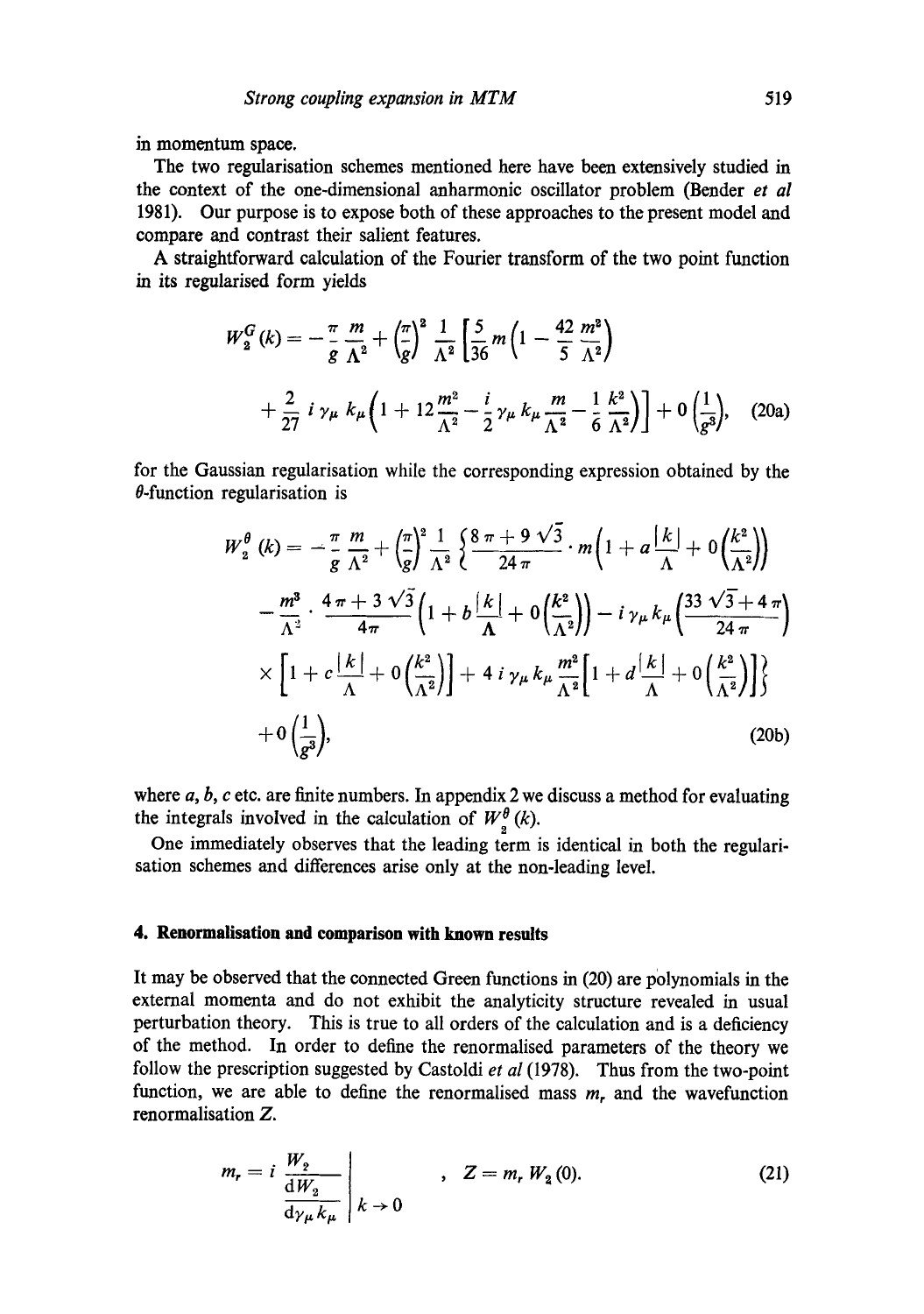To be able to define the renormalised coupling constant, we first introduce the amputated four-point function.

$$
\Gamma_4^{\alpha\beta\gamma\omega} (x_1, x_2, x_3, x_4) = \langle 0 | T(\psi_a(x_1) \psi_\beta(x_2) \overline{\psi}_\gamma(x_3) \overline{\psi}_\omega(x_4)) | 0 \rangle_{\overline{C}}
$$
  
\n
$$
= \int d^2 y_1 d^2 y_2 d^2 y_3 d^2 y_4 [W_2^{-1}(x_1 - y_1)]_{\alpha\alpha'}
$$
  
\n
$$
[W_2^{-1}(x_2 - y_2)]_{\beta\beta'} [W_2^{-1}(y_3 - x_3)]_{\gamma\gamma'} [W_2^{-1}(y_4 - x_4)]_{\omega\omega'}
$$
  
\n
$$
\langle 0 | T(\psi_{\alpha'}(y_1) \psi_{\beta'}(y_2) \overline{\psi}_{\gamma'}(y_3) \overline{\psi}_{\omega'}(y_4)) | 0 \rangle_{\overline{C}}
$$
\n(22)

where the alphabet C indicates that only the connected pieces have to be considered. The inverse two point function  $W_2^{-1}$  is defined in the usual way

$$
\int d^2 z \; W_2^{-1} (x-z) \; W_2 (z-y) = \delta (x-y).
$$

Using (13) and (14) in (22), Fourier transforming the resulting expression and, finally, setting the external momenta equal to zero, we obtain

$$
\Gamma_4^{a\beta\gamma\omega} (k_1 = k_2 = k_3 = k_4 = 0) = \left(\frac{2\Lambda^2}{m^2 \pi}\right)^2 g^3 \left[1 + \frac{\pi}{g} \left(1 + \frac{m^2}{\Lambda^2}\right) + 0 \left(\frac{1}{g^2}\right)\right] T_{a\beta\gamma\omega}
$$
(23a)

for the Gaussian regularisation, and

$$
\Gamma_4^{a\beta\gamma\omega} (k_1 = k_2 = k_3 = k_4 = 0) = \left(\frac{2\Lambda^2}{m^2 \pi}\right)^2 g^3 \left[1 + \frac{2\pi}{g} \left(1 - \frac{m^2}{\Lambda^2}\right) + 0 \left(\frac{1}{g^2}\right)\right] T_{a\beta\gamma\omega}
$$
\n(23b)

in the step function regularisation. We observe that the leading term is, as before, identical and differences occur at the non-leading level. It is interesting to note that the power series type of dependence associated with each factor of the non-leading term in  $W_2^{\sigma}$  (see 20b) obtained by step regularisation is not manifested in  $\Gamma_4(0)$  due to the specific choice of the renormalisation point. The zero of the external momenta automatically demands that, barring the constant term, all other terms drop out. Now, by definition, the renormalised coupling constant  $g_r$  is taken to be the coefficient of the tensor  $T_{\alpha\beta\gamma\omega}$  in the product  $\Gamma_4$  (0)  $Z^2$ .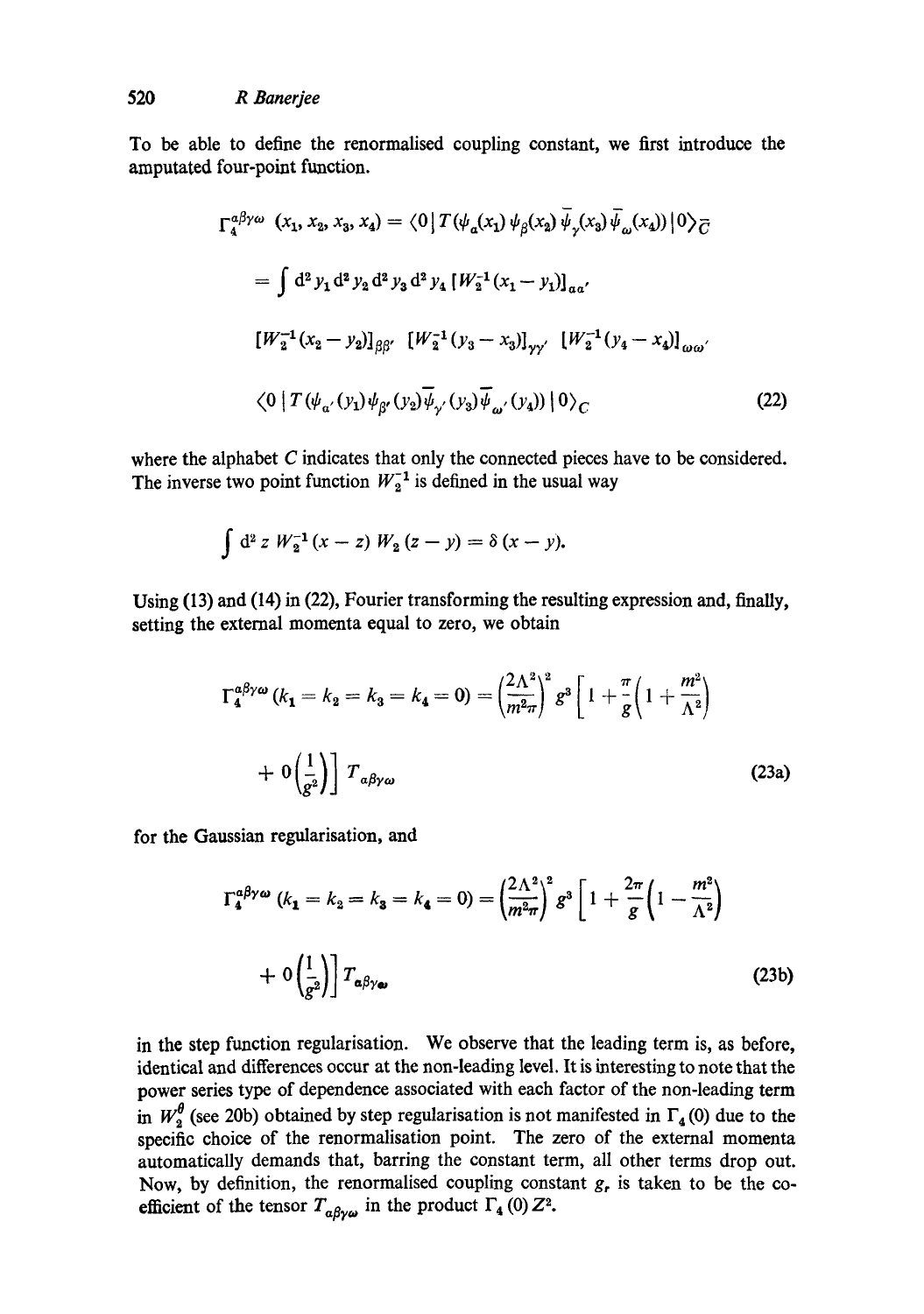After some straightforward algebraic manipulations, we arrive, by help of our definitions at the following set of equations

$$
m_r = mg \left[ p_0 + \frac{1}{g} \left( q_0 + r_0 \frac{m^2}{\Lambda^2} \right) + 0 \left( \frac{1}{g^2} \right) \right],
$$
  
\n
$$
Z = \frac{m^2}{\Lambda^2} \left[ p'_0 + \frac{1}{g} \left( q'_0 + r'_0 \frac{m^2}{\Lambda^2} \right) + 0 \left( \frac{1}{g^2} \right) \right],
$$
  
\n
$$
g_r = g^3 \left[ p''_0 + \frac{1}{g} \left( q''_0 + r''_0 \frac{m^2}{\Lambda^2} \right) + 0 \left( \frac{1}{g^2} \right) \right].
$$
\n(24)

*p, q, r* are finite quantities, their values being characterised by the particular regularisation procedure that has been adopted. This implies that, for all the three parameters the dependence on the regularisation sets in from the leading term itself.

From (24) it is observed that  $\partial g_r/\partial m$  goes to zero as the limit of the cut-off parameter is taken to infinity. Hence the Callan Symanzik  $\beta$  function, defined below, vanishes

$$
\beta(g_r) = m_r \frac{\partial g_r}{\partial m} \left(\frac{\partial m_r}{\partial m}\right)^{-1} = 0. \tag{25}
$$

This is an exact result (Mueller and Trueman 1971 ; Coleman 1975).

Our next query is addressed to the nature of the fundamental fermion mass. Regardless of the fact that the pole structure of the propagator is not apparent we may, however, define the physical or the fundamental fermion mass  $M$  from the zero of the inverse propagator by writing

$$
W_2^{-1}(k)|_{\gamma_{\mu} k_{\mu} \to -iM} = 0. \tag{26}
$$

Simplifications using either cut-off schemes yield

$$
M = mg \left[ p + \frac{q}{g} + 0 \left( \frac{1}{g^2} \right) \right],
$$
 (27)

where the cut-off dependence is contained from the leading term itself. The resulting expression demonstrates that, in the leading approximation, the fundamental fermion mass is proportional to the coupling constant. This is the second known feature of the *MTM* that was mentioned earlier (Coleman 1975; Thacker 1981).

Several authors, in particular Coleman (1975), have argued that MTM is equivalent to the quantum sine-Gordon model. It has also been conjectured that the quantum sine-Gordon soliton be regarded as the fundamental fermion of MTM. Exact S matrices in various charge sectors *(e.g.* soliton-soliton, soliton-antisoliton ere) have been calculated in the quantum sine-Gordon model (Zamolodchikov and Zamolodchikov 1979; Karowski 1979). *A priori,* it is doubtful if our strong coupling expansions for the Green functions can be compared with these results for exact Smatrix elements.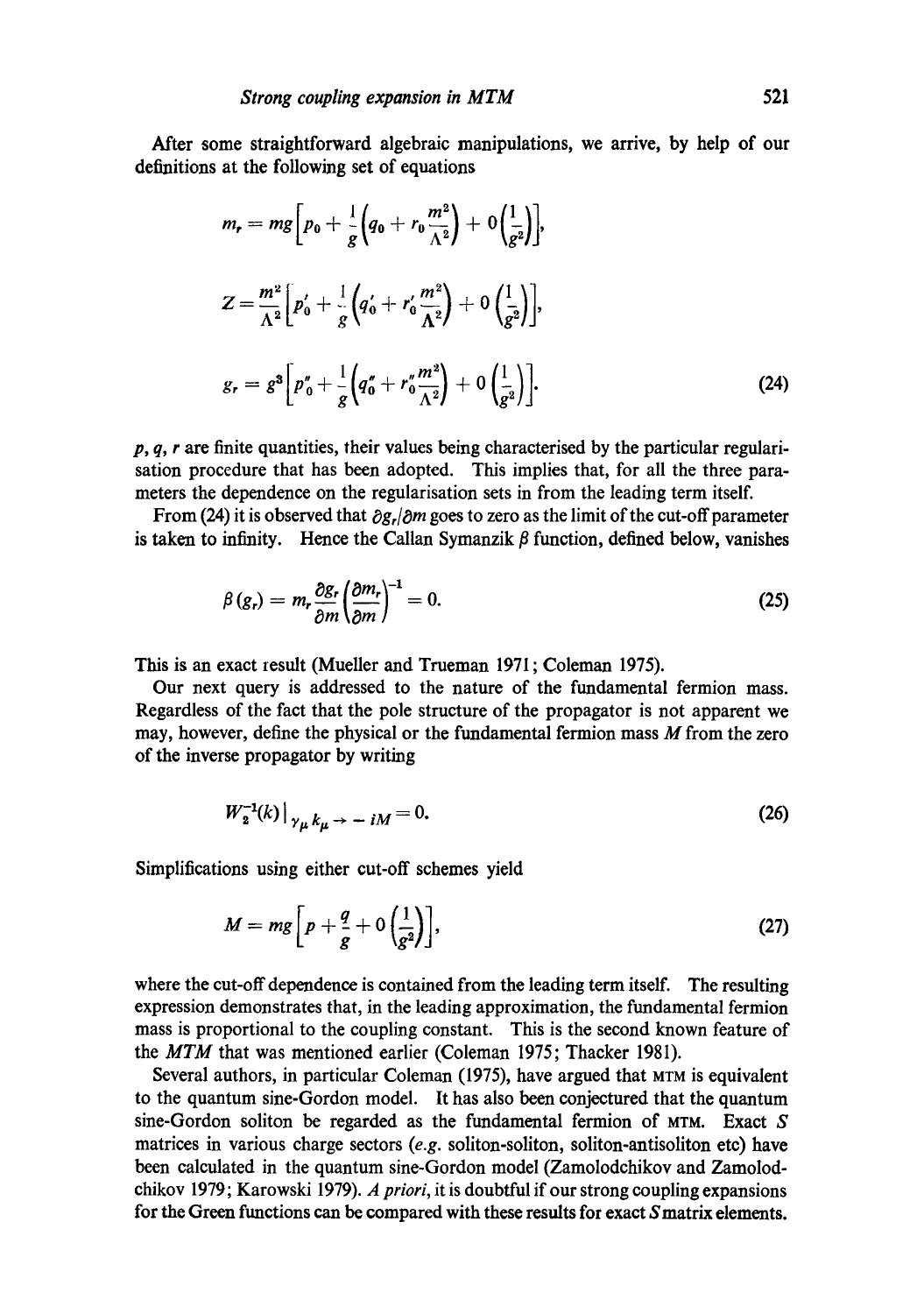In obtaining the exact S matrix elements the mass shell limit is already incorporated after which one may perform the strong coupling expansion. On the other hand in obtaining S matrix elements in our strong coupling expansion scheme the mass shell limit of the four-point function will have to be taken later. An inspection of the four-point function reveals that the strong coupling expansion involves polynomials in the external momenta and does not exhibit, order by order, the usual analyticity structure. When we plug this expression in the reduction formula, the contribution to the two-particle scattering amplitude vanishes on imposing the necessary mass shell limit. Absence of pole structure in the Green functions in each order of the calculation makes it unsuitable for the computation of the S matrix elements and is a deficiency of the strong coupling approach. It may be recalled that in defining the physical fermion mass a similar problem occurred and we took recourse to the inverse propagator. Furthermore in quantum sine-Gordon model, the semi-classical approximation (which is the strong coupling limit for MTM) of the soliton-soliton scattering amplitude demonstrates that the leading term goes like exp g (Zamolodchikov and Zamolodchikov 1979). Since our strong coupling expansion is a series in inverse powers of the coupling constant, it will not be possible to reproduce such a behaviour.

### **5. Conclusions**

Functional methods have been used to set up the strong coupling expansion of the fermion Green functions in inverse powers of the coupling constant in MTM. Explicit forms for the two-point and four-point functions upto the first two orders of perturbation were obtained. This involved, as is usual in strong coupling theories, highly singular quantities which had to be suitably regularised. Two regularisation schemes--the Gaussian and the step function--were used in this context. Our results show that the coefficients of even the leading terms in the strong coupling expansion for the renormalised parameters (e.g. coupling constant, mass) depend on the regularisation schemes. It is, however, interesting to note that the strong coupling method does reproduce the linear grown of the physical mass with the bare coupling constant and the vanishing of the Callan-Symanzik  $\beta$  function, results that are expected to be true for the exact solution of MTM (Mueller and Trueman 1971; Coleman 1975; Thacker 1981).

### **Acknowledgements**

It is a pleasure to acknowledge the author's indebtedness to Prof. H Banerjee for suggesting this investigation and helping him at every stages of the work. The author also desires to express his sincere thanks to Dr A Chatterjee for numerous helpful discussions.

### **Appendix 1**

The complete form of the non-leading term in the four point function (14) is given here.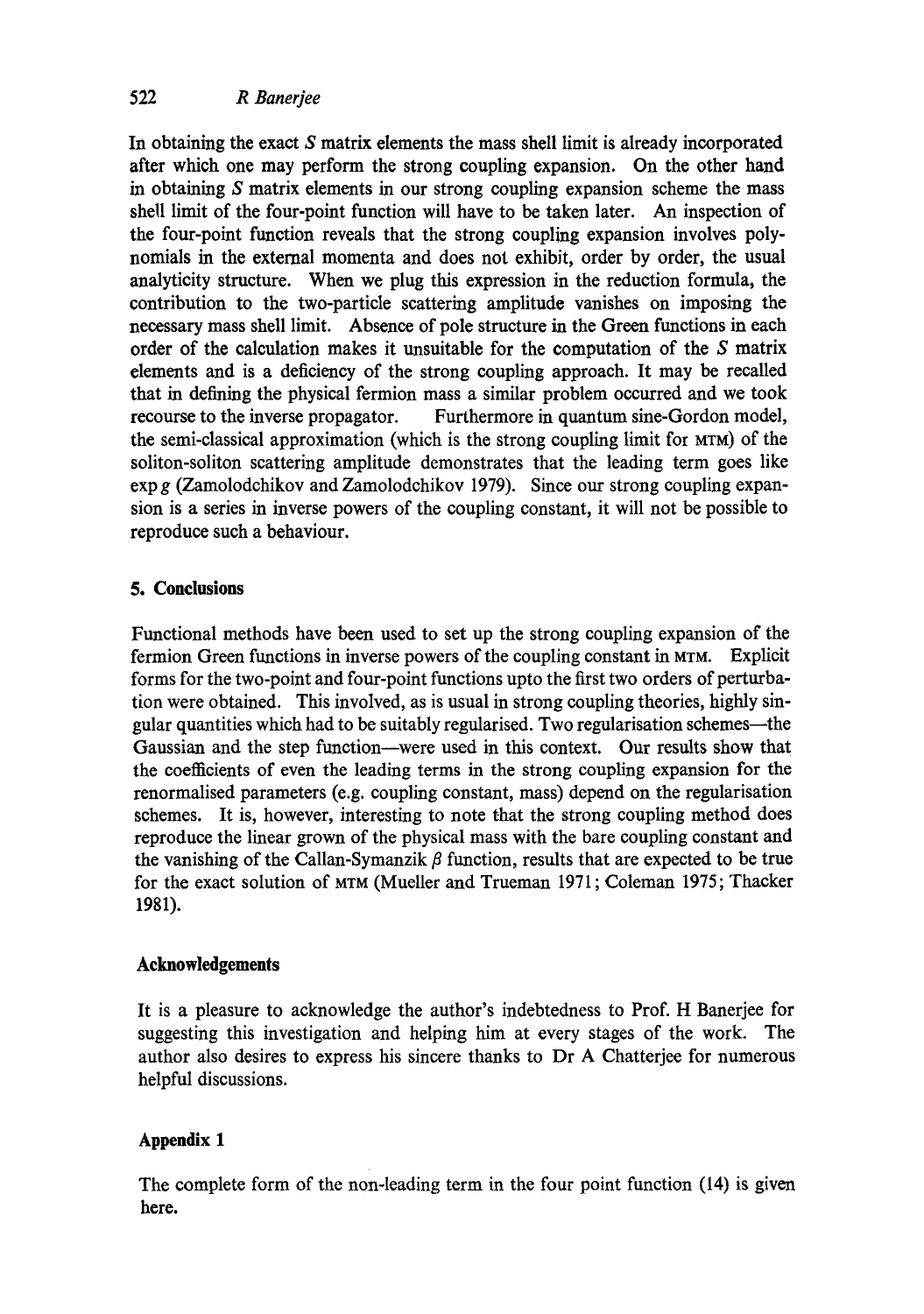$$
X_{\alpha\beta\gamma\omega} = S_F^{-1}(0) \left[ \left\{ S_F^{-1}(x_3 - x_4)_{\beta\omega} \delta_{\alpha\gamma} - S_F^{-1}(x_3 - x_4)_{\alpha\omega} \delta_{\beta\gamma} \right\} \delta(x_3 - x_1) \delta(x_3 - x_2) \right. \\ - \left\{ S_F^{-1}(x_4 - x_3)_{\beta\gamma} \delta_{\alpha\omega} - S_F^{-1}(x_4 - x_3)_{\alpha\gamma} \delta_{\beta\omega} \right\} \delta(x_4 - x_1) \delta(x_4 - x_2) \\ - \left\{ S_F^{-1}(x_1 - x_4)_{\alpha\omega} \delta_{\beta\gamma} - S_F^{-1}(x_1 - x_4)_{\alpha\gamma} \delta_{\beta\omega} \right\} \delta(x_4 - x_3) \delta(x_4 - x_1) \\ + \left\{ S_F^{-1}(x_2 - x_4)_{\beta\gamma} \delta_{\alpha\omega} - S_F^{-1}(x_2 - x_4)_{\beta\omega} \delta_{\alpha\gamma} \right\} \delta(x_4 - x_3) \delta(x_4 - x_1) \right] \\ - 2 \left\{ \left[ S_F^{-1}(x_4 - x_3) S_F^{-1}(x_3 - x_4) \right]_{\beta\omega} \delta_{\alpha\gamma} + \left[ S_F^{-1}(x_3 - x_4) S_F^{-1}(x_4 - x_3) \right]_{\alpha\gamma} \delta_{\beta\omega} \right\} \\ \times \delta(x_3 - x_1) \delta(x_4 - x_2) \\ + 2 \left\{ \left[ S_F^{-1}(x_4 - x_3) S_F^{-1}(x_3 - x_4) \right]_{\alpha\omega} \delta_{\beta\gamma} + \left[ S_F^{-1}(x_3 - x_4) S_F^{-1}(x_4 - x_3) \right]_{\beta\gamma} \delta_{\alpha\omega} \right\} \\ \times \delta(x_4 - x_1) \delta(x_3 - x_2) \\ - 2 \left[ S_F^{-1}(x_2 - x_4)_{\alpha\gamma} S_F^{-1}(x_2 - x_4)_{\beta\omega} - S_F^{-1}(x_2 - x_4)_{\beta\gamma} S_F^{-1}(x_2 - x_4)_{\alpha\omega} \right] \delta(x_2 - x_1) \delta(x_4 - x_3) \\ + 2 \text{Tr} \left\{ S_F^{-1}(x_4 - x_3) S_F^{-1
$$

# **Appendix 2**

Here we illustrate the technique for handling integrals involving step functions by selecting a typical example that arises in the Fourier transform of the propagator.

$$
I = \int d^2p \; d^2P \; \theta(\Lambda^2 - p^2) \; \theta(\Lambda^2 - (P - p)^2) \; \theta(\Lambda^2 - (P - k)^2). \tag{A1}
$$

Consider first the integration over the  $p$  variable,

$$
I_P = \int d^2p \; \theta(\Lambda^2 - p^2) \; \theta(\Lambda^2 - (P - p)^2)
$$
  
=  $4 \left[ \frac{\Lambda^2}{2} \cos^{-1} \frac{P}{2\Lambda} - \frac{P}{4} \left( \Lambda^2 - \frac{P^2}{4} \right)^{1/2} \right].$  (A2)

Substituting the value of (A2) in (A1) we find,

$$
I = \int d^2 P \, I_P \, \theta(\Lambda^2 - (P - k)^2)
$$
  
=  $4 \int d^2 P \left[ \frac{\Lambda^2}{2} \cos^{-1} \frac{P}{2\Lambda} - \frac{P}{4} \left( \Lambda^2 - \frac{P^2}{4} \right)^{1/2} \right] \theta(\Lambda^2 - (P - k)^2).$  (A3)